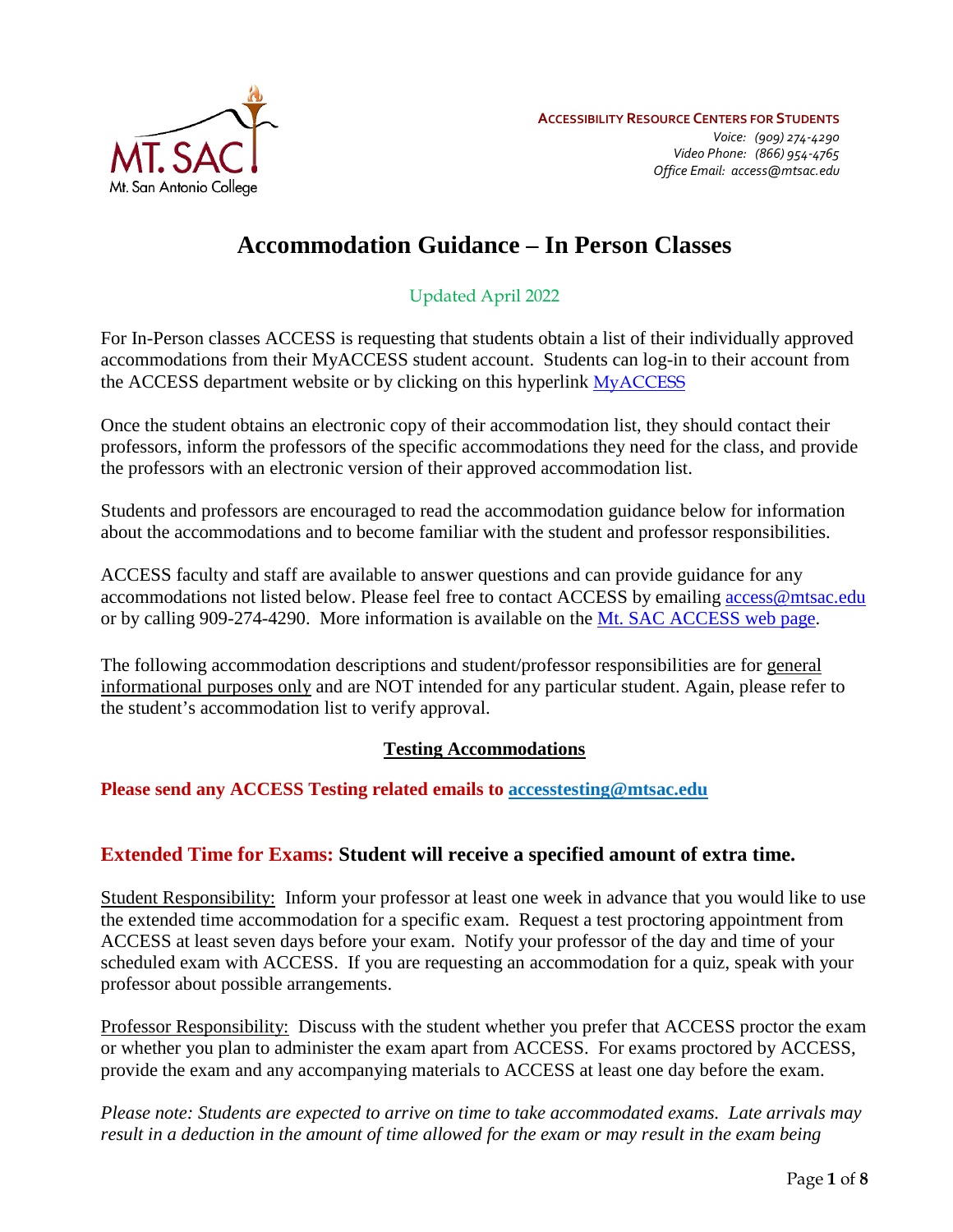*returned to the professor incomplete. The appropriateness of the extended time accommodation for quizzes may take into account factors such as the length of the quiz, how much class time is allocated to the quiz, whether the quiz is graded, and the purpose of the quiz (e.g. to assess student learning, to ensure class attendance).* 

#### **Distraction Reduced Testing: Student will take the exam in a location other than the classroom.**

Student Responsibility: Inform your professor at least one week in advance that you would like the exam to be administered in an alternate location. Request a test proctoring appointment from ACCESS at least seven days before your exam or speak with your professor about an alternative location (e.g. faculty office, conference room).

Professor Responsibility: Discuss with the student whether you prefer that ACCESS proctor the exam or whether you plan to administer the exam apart from ACCESS. For exams proctored by ACCESS, provide the exam and any accompanying materials to ACCESS at least one day before the exam.

*Please note: A distraction reduce environment may not be indicated in some testing situations (e.g. courses that require student interactions, lab environments with certain set-up demands). Please contact ACCESS to discuss unique situations.* 

# **Testing Scribe: An ACCESS employee will write the student's exact responses on exams and quizzes.**

Student Responsibility: Consider the amount of writing expected on exams and inform ACCESS if you need a writing accommodation. Please consider your ability to perform expected tasks and advise ACCESS if you need assistance with using instructional materials (e.g. lab exams).

Professor Responsibility: ACCESS will arrange for a scribe to provide assistance for exams proctored by ACCESS. If your exam requires the manipulation of course materials or if the exam will not be proctored by ACCESS please contact ACCESS to discuss appropriate arrangements.

*Please note: Students are advised that limits may exist regarding the extent of assistance that may be offered for exams requiring the manipulation of instructional materials given course objectives. Students are also advised that a scribe may not be indicated if the student can meet the writing requirements of the exam independently.*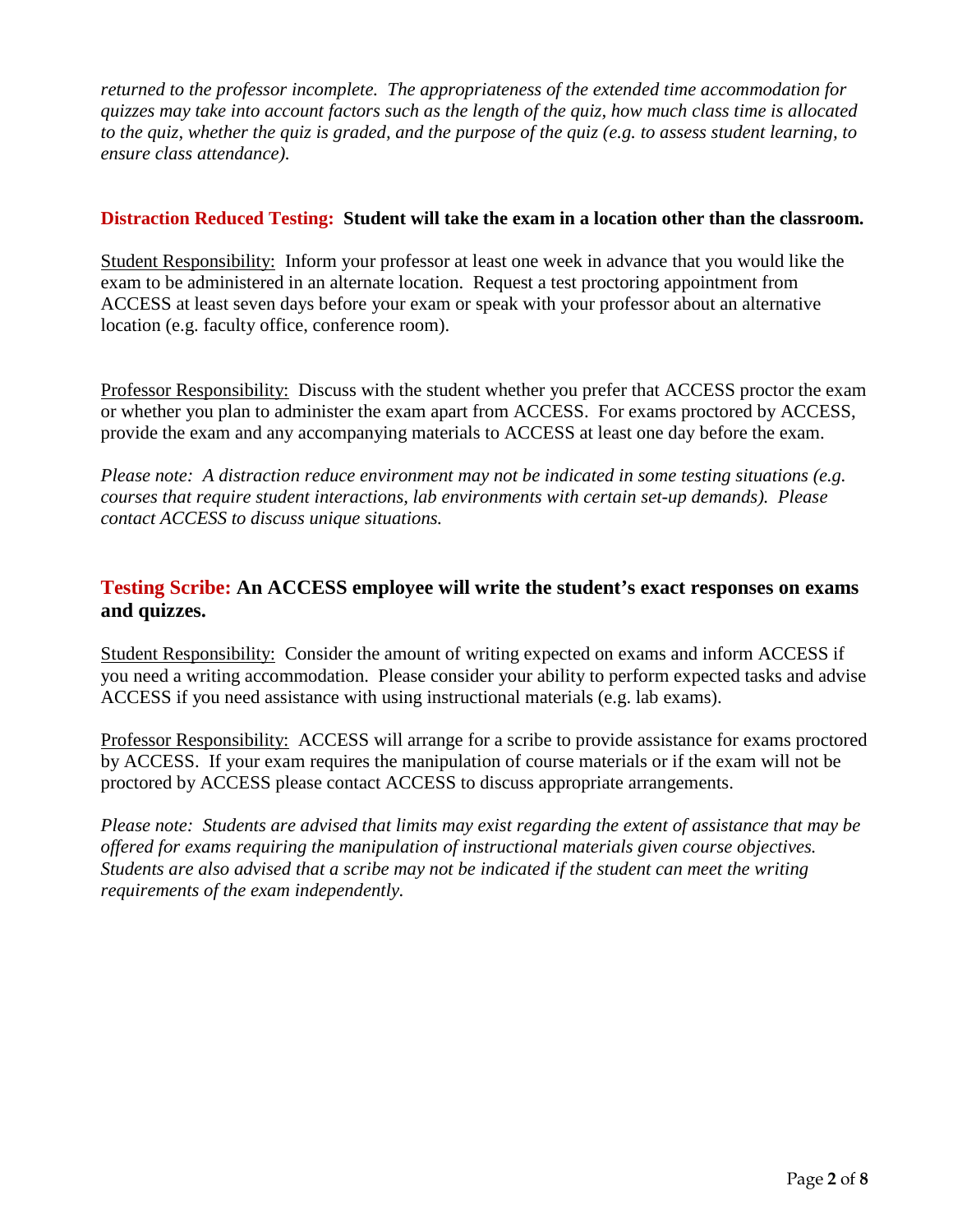# **Testing Reader: An ACCESS employee or a technology application will read exam content word-for-word for exams and quizzes.**

Student Responsibility: Contact ACCESS to request a reader for each exam for which you need the accommodation.

Professor Responsibility: ACCESS will arrange for a reader to assist the student for exams proctored by ACCESS. Contact ACCESS to discuss arrangements for tests not proctored by ACCESS.

*Please note: Students are encouraged to consider the amount of reading required for specific exams, the complexity of the vocabulary used on the exam, and the student's ability to read the exam content independently. A reader may not be indicated should the student be able to read the exam content independently.* 

# **Testing Breaks: Student is permitted to take short breaks during exams.**

Student Responsibility**:** Consider your need for breaks during an exam given the format and length of the exam**.** Inform ACCESS if you will need to take short breaks during a proctored exam. Clarify the number of allowable breaks and the length of time for each break.

Professor Responsibility: Advise ACCESS if you wish to request specific considerations for students taking breaks during proctored exams (e.g. asking that students not change answers made prior to the break, page by page test administration). Speak with the student regarding expectations.

*Please note: The use of breaks as an accommodation is based upon the student's disability related needs. Students needing breaks for any other personal reason should speak with the professor. Students shall refrain from discussing the exam with other persons during breaks and should not review any class materials during the breaks. Any concerns about academic dishonesty should be directed to the Student Life Office.*

#### **Calculator for Exams: Student may use a basic four-function calculator.**

Student Responsibility:Inform your professor of your request to use a calculator on exams. Use only an appropriate four function calculator. Request a calculator from ACCESS if you do not have an appropriate calculator. Students are advised that ACCESS may contact the professor to obtain information about the math expectations on tests and to discuss whether the use of a calculator would compromise the exam.

Professor Responsibility:Permit the student to use a four-function calculator. Inform ACCESS if the use of a calculator would potentially compromise the exam. Advise the student if you allow the use of calculators on exams in general.

*Please note: The use of a calculator may not be appropriate for all classes that have math-related content.*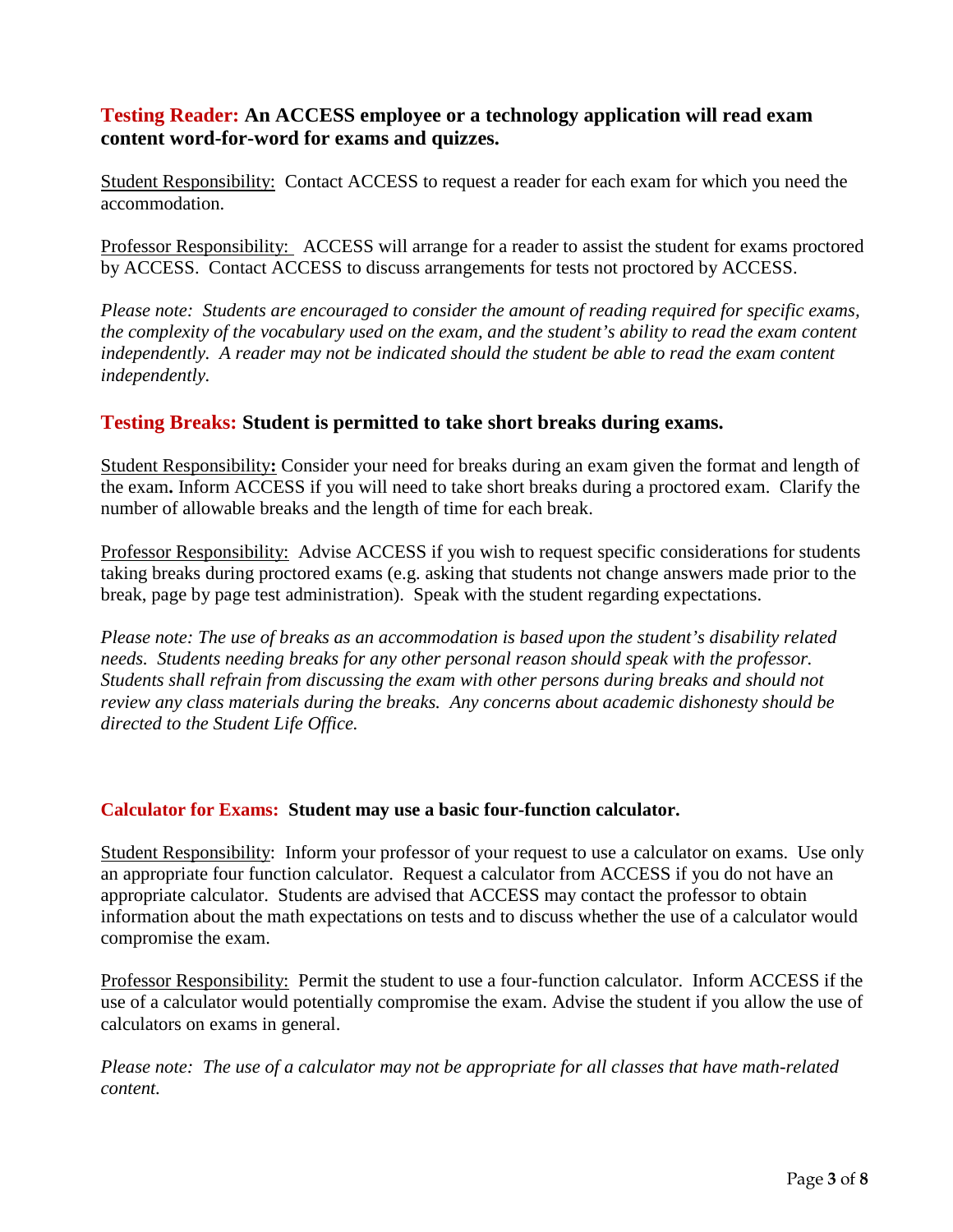## **Assistive Technology for Exams: Student will have access to necessary assistive technology (CCTV, Kurzweil, etc.).**

Student responsibility: Request to use approved assistive technology when scheduling exams in ACCESS. Exams should be scheduled at least seven days in advance.

Professor Responsibility: Permit the student to take exam with ACCESS who will provide approved assistive technology.

### **Lecture Accommodations**

# **Shared Notes: A copy of class notes will be provided by a classmate registered in the same class.**

Student Responsibility: Consider your ability to take sufficient notes independently. If assistance is needed speak with a classmate and ask to obtain a copy of their notes or ask the professor for assistance locating a volunteer notetaker. Please have the peer notetaker contact ACCESS to discuss arrangements to receive payment for providing notetaking assistance.

Professor Responsibility: If requested, assist the student in locating a classmate to assist with taking notes.

*Please note: To receive class notes as an accommodation students are expected to attend the class session.*

# **Audio Recording of Classes: The student will record the class using their own recording device.**

Student Responsibility: Provide your own audio recording device or borrow a recorder from the ACCESS front counter. Refrain from recording parts of the course that your professor does not consider appropriate to record. Record lectures for your personal educational use only and do not distribute, sell, or post the recordings online. Delete the recordings when no longer needed or at the end of the academic semester or term. Contact ACCESS with any questions or concerns.

Professor Responsibility: Allow the student to audio record the class. Advise the student about class content or activities that you do not consider appropriate to record. Contact ACCESS with any questions or concerns.

*Please note: Students should be allowed to record portions of the class that cover content for which they will be graded on exams, quizzes, and course assignments. Students are encouraged to refrain from recording portions of the classes that involve open discussions or that involve the disclosure of confidential or private information. This accommodation does not require professors to record and post recordings and does not authorize the use of video recording. Concerns about the inappropriate use or distribution of class recordings should be directed to the Student Life Office.*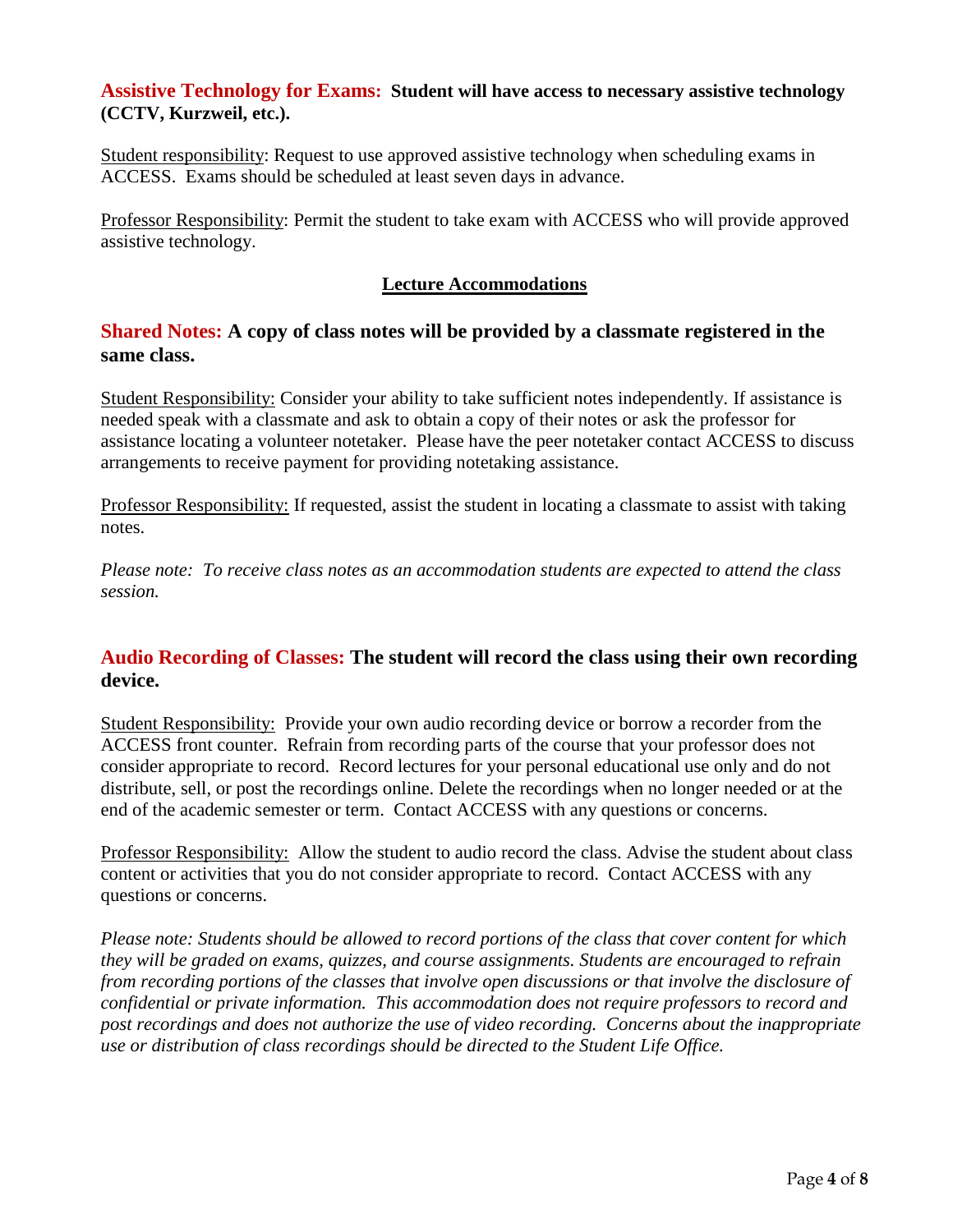## **In-Class Scribe: An ACCESS employee will write the student's exact responses for inclass assignments and may take notes during lectures.**

Student Responsibility: Consider the amount of writing expected for in-class assignments and inform ACCESS if you need a writing accommodation. If the course requires the manipulation of materials, please consider your ability to perform the expected tasks and advise ACCESS if you need assistance with instructional materials (e.g. lab materials).

Students are advised that ACCESS may contact your professor regarding expectation for in-class and the use of classroom materials. ACCESS may consider alternatives, such as a peer notetaker, instead of an in-class scribe when appropriate.

Professor Responsibility: ACCESS may contact you to inquire on the class structure as it pertains to in-class writing assignments, the manipulation of materials, etc. in order to determine the appropriate accommodation. Please note that an alternative accommodation may be provided.

Should the scribe accommodation be appropriate ACCESS will assign and coordinate ascribe to join your class sessions.

*Please note: Students are expected to notify ACCESS if they will not be present for a class session if a scribe is assigned to the course. Scribes may be asked to leave the class if students have not arrived within 10 minutes of the start of the class.* 

# **Personal Care Attendant (PCA): An individual not registered for the class will provide approved non-academic personal care and health related assistance during classes with live lectures and exams.**

Student Responsibility:Consider what personal care and health related assistance you will need to receive during a class and advise your professor of the approved services that your PCA will provide. Provide ACCESS with the name of the PCA for each semester or term during which the PCA will be assisting you. Discuss any changes to the PCA's approved services with ACCESS prior to making any changes. Contact your professor should you need academic support or assistance during class.

Professor Responsibilities: ACCESS will provide the name of the PCA and information regarding the nature of the assistance to be given. Permit the PCA to provide approved assistance during class sessions or exams. Contact ACCESS with any questions or concerns.

*Please note: The PCA shall only provide approved assistance. Concerns regarding possible academic dishonestly such as having the PCA engage in class activities on behalf of the student, having the PCA influence exam responses, or having high variability in the quality of academic work across class activities, assignments, and/or exams should be forwarded to the Student Life Office.*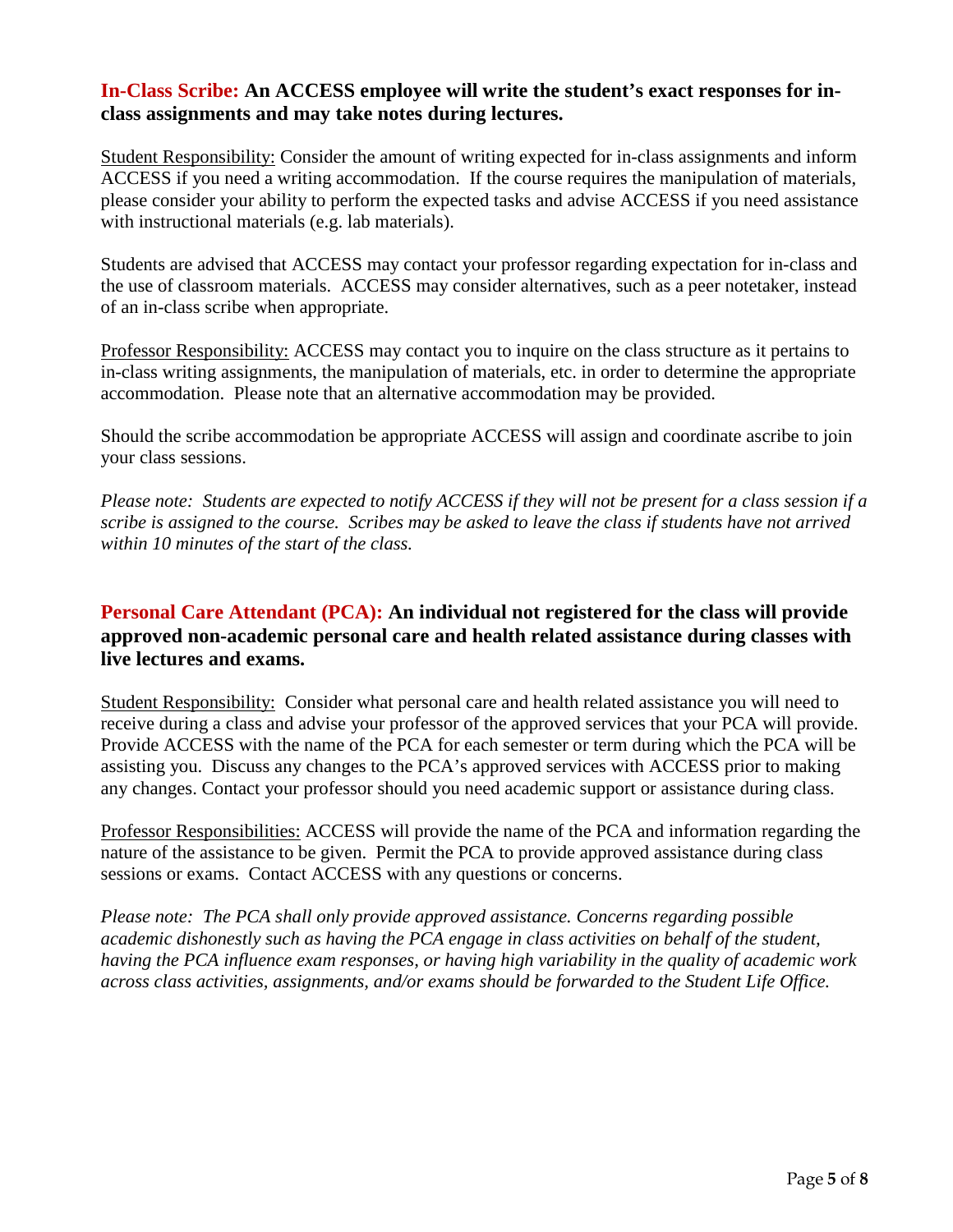### **Adaptive Furniture: ACCESS will make arrangements for suitable furniture to be placed in the classroom.**

Student Responsibility:Inform ACCESS about each class for which you believe you need specialized furniture. Provide your most up-to-date class schedule to ACCESS upon request.

Professor Responsibility: Ensure that the student has access to the furniture placed by ACCESS and relocate other students if needed.

*Please note: Given the differences in furniture across classrooms, ACCESS may ask students to consider whether the standard furniture in a specific classroom can be used and may request student feedback regarding perceived difficulties with using the standard furniture.* 

### **Preferred Seating: Students may select to sit in a specific location in the classroom.**

Student Responsibility:Inform your professor of the location in the classroom where you believe you need to be seated.

Professor Responsibility: Ensure that the student has access to seating in a preferred location. Assist relocating other students as needed.

*Please note: Students are expected to arrive on time to class in order to receive preferred seating. Students arriving late may be asked to use an available seat.* 

## **Alternate Media: Provides the student with course material (e.g. textbooks, handouts, tests) in an accessible format (e.g. audio books, Braille, e-text).**

Student Responsibility: Submit a request for alternate media to ACCESS and provide proof of textbook purchase. For classroom materials, please advise ACCESS of any course materials that you need to be converted into an accessible format (e.g. class handouts, etc).

Professor Responsibility: Provide information on class materials along with your class syllabus to ACCESS upon request.

*Please note: Due to the length of time that may be needed to obtain and/or convert course materials into an accessible format, students are encouraged to make requests as far in advance as possible. ACCESS requests that professors provide course materials to ACCESS in either Word or PDF formats whenever possible.*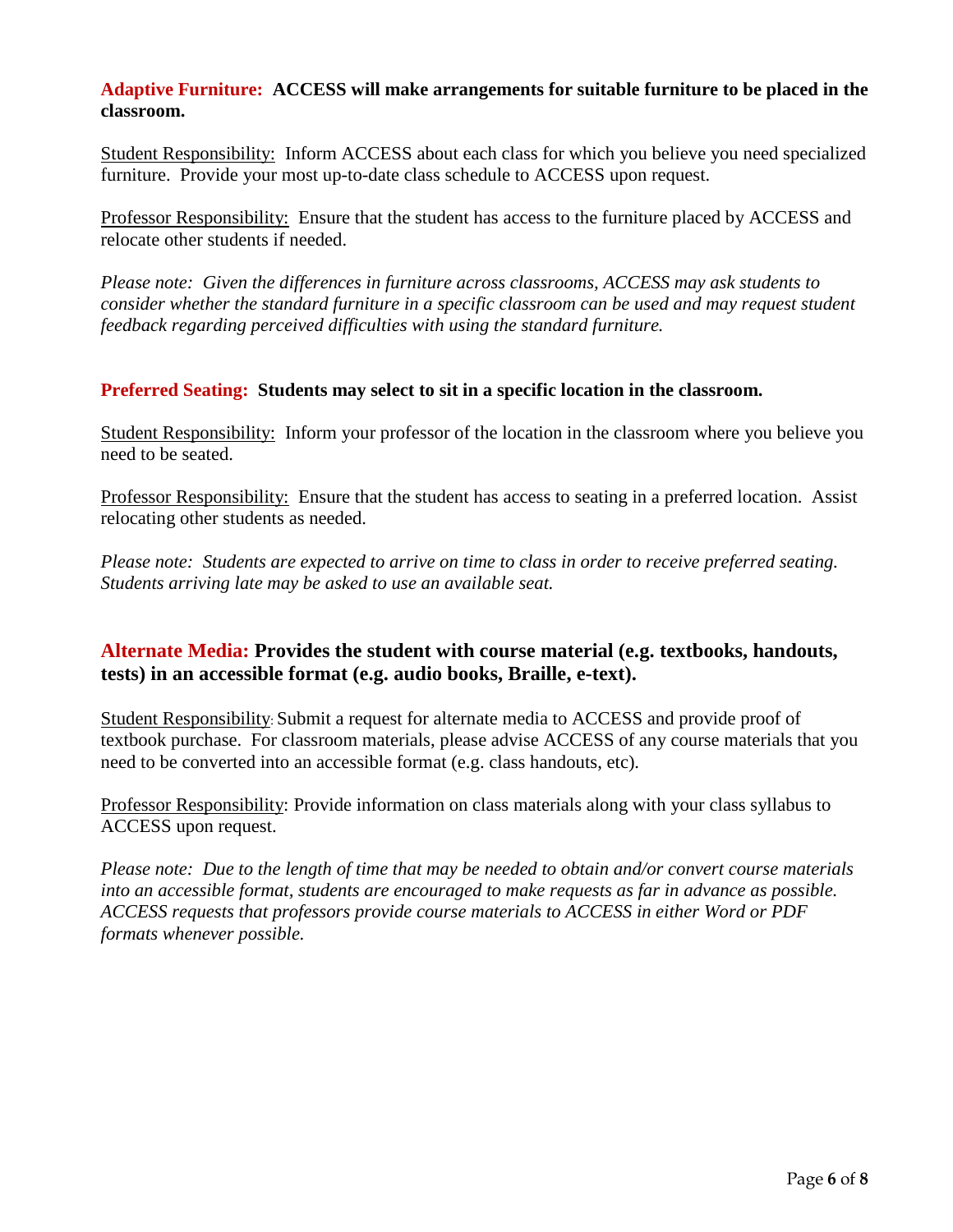## **Absences and Extensions**

# **Time Extensions on Assignments: Provides reasonable flexibility with individual assignment deadlines due to a health condition. All assignment extensions must be appropriate given course expectations and learning objectives.**

Student Responsibility: Inform your professor or ACCESS about your need for extensions on specific assignments. Complete the assignment by the agreed upon date if approved. All modified due dates should fall within the current academic term. Contact ACCESS with questions or concerns.

Professor Responsibility: Consider whether an extension is appropriate for a missed assignment given the nature of the assignment and the student's situation. Discuss expectations with the student regarding the revised due date and allow the student to turn in work on agreed upon date without loss of points. Notify ACCESS if you have questions or concerns about the student's request.

*Please note: Limits may exist regarding the amount of extra time granted to turn in a missed assignment late as well the total number of assignments that can be turned in late. This accommodation is not intended to provide ongoing approval to miss assignment deadlines. Students are also encouraged to consider how much academic work can be managed when registering for classes.*

# **Disability Related Absences: Provides reasonable adjustments regarding attendance requirements for individual class sessions when medically necessary absences occur. The student may need to reschedule exams or submit assignments after the due date due to a specific class session absence.**

Student Responsibility: Inform your professor or ACCESS when you have a disability related issue that interferes with attending a class session. Comply with any agreed upon arrangements regarding making up for a missed class, rescheduling missed exams and quizzes, and turning in assignments when absent. Contact ACCESS if assistance is needed.

Professor Responsibility: Consider how much flexibility with attendance is appropriate given the nature of the class and the student's situation. Discuss with the student your expectations regarding making up for missed instruction, rescheduling missed exams and quizzes, and turning in assignments when absent. Notify ACCESS if you have questions or concerns about the student's request.

*Please note: Limits may exist regarding the total number of classes that can be missed. This accommodation is not intended to provide ongoing approval to be absent or late to class.*